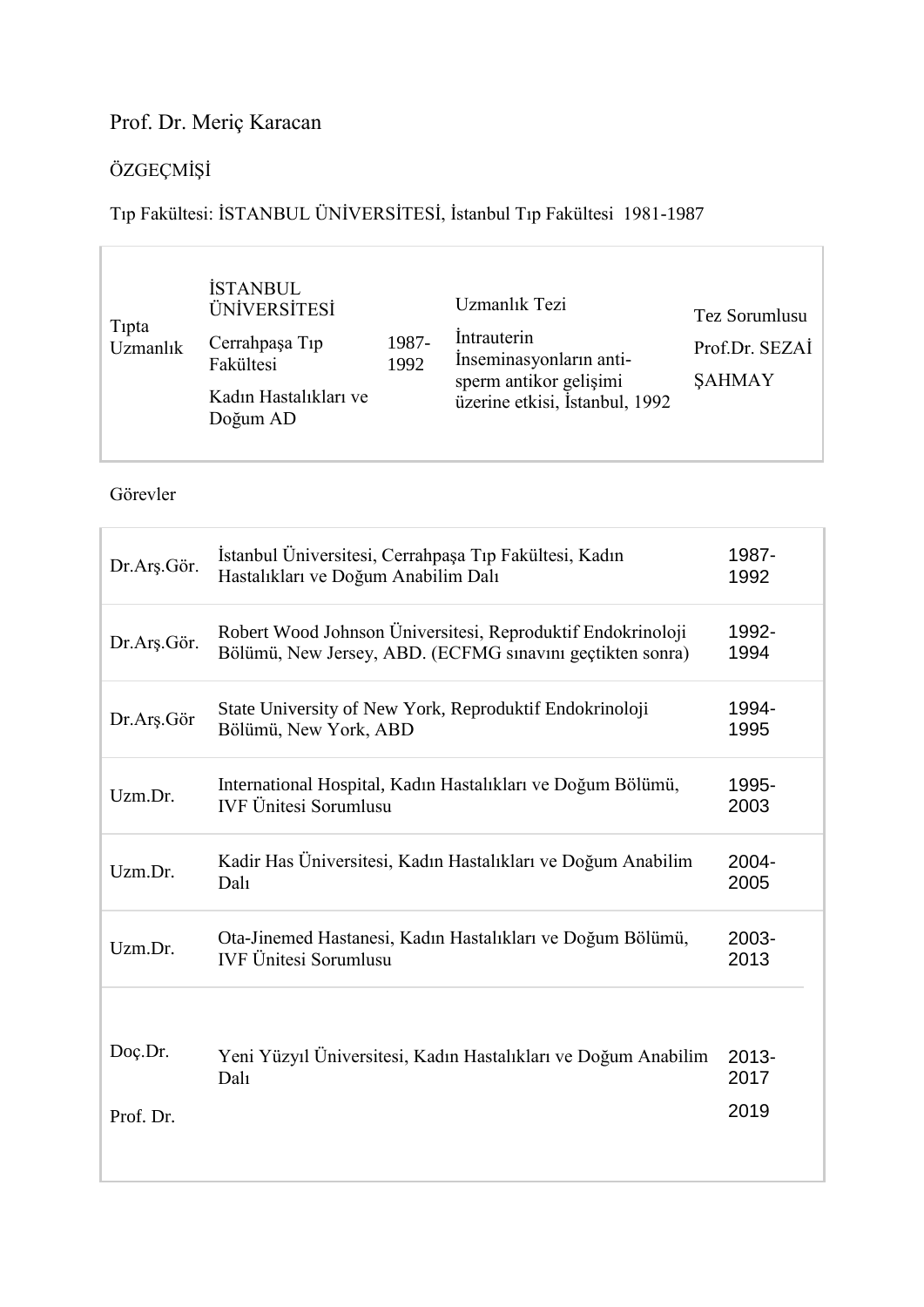Son iki yılda verdiği lisans ve lisansüstü düzeydeki dersler

| 2013-<br>2020 | Yeni Yüzyıl Ünivesitesi<br>Kadın Hastalıkları ve<br>Doğum AD | Haftada 4<br>saat | Kadın Hastalıkları ve<br>Doğum ABD,                       |
|---------------|--------------------------------------------------------------|-------------------|-----------------------------------------------------------|
|               | Adli Tip AD                                                  | Haftada 2<br>saat | Klinik Histoloji-<br>Embriyoloji Yüksek<br>Lisans Program |

İdari Görevler

International Hospital Tüp Bebek Merkezi Mesul Müdürü 2000-2003 Ota-Jinemed Hastanesi Başhekimliği 2003-2006 Ota-Jinemed Hastanesi Tüp Bebek Merkezi Mesul Müdürü 2005-2013

Bilimsel Kuruluşlara Üyelikler

Turkish Society of Reproductive Medicine Türk Jinekoloji ve Obstetrik Derneği Üreme Tıbbı Derneği

Yabancı Diller

İngilizce ÜDS-MART 2001 93.750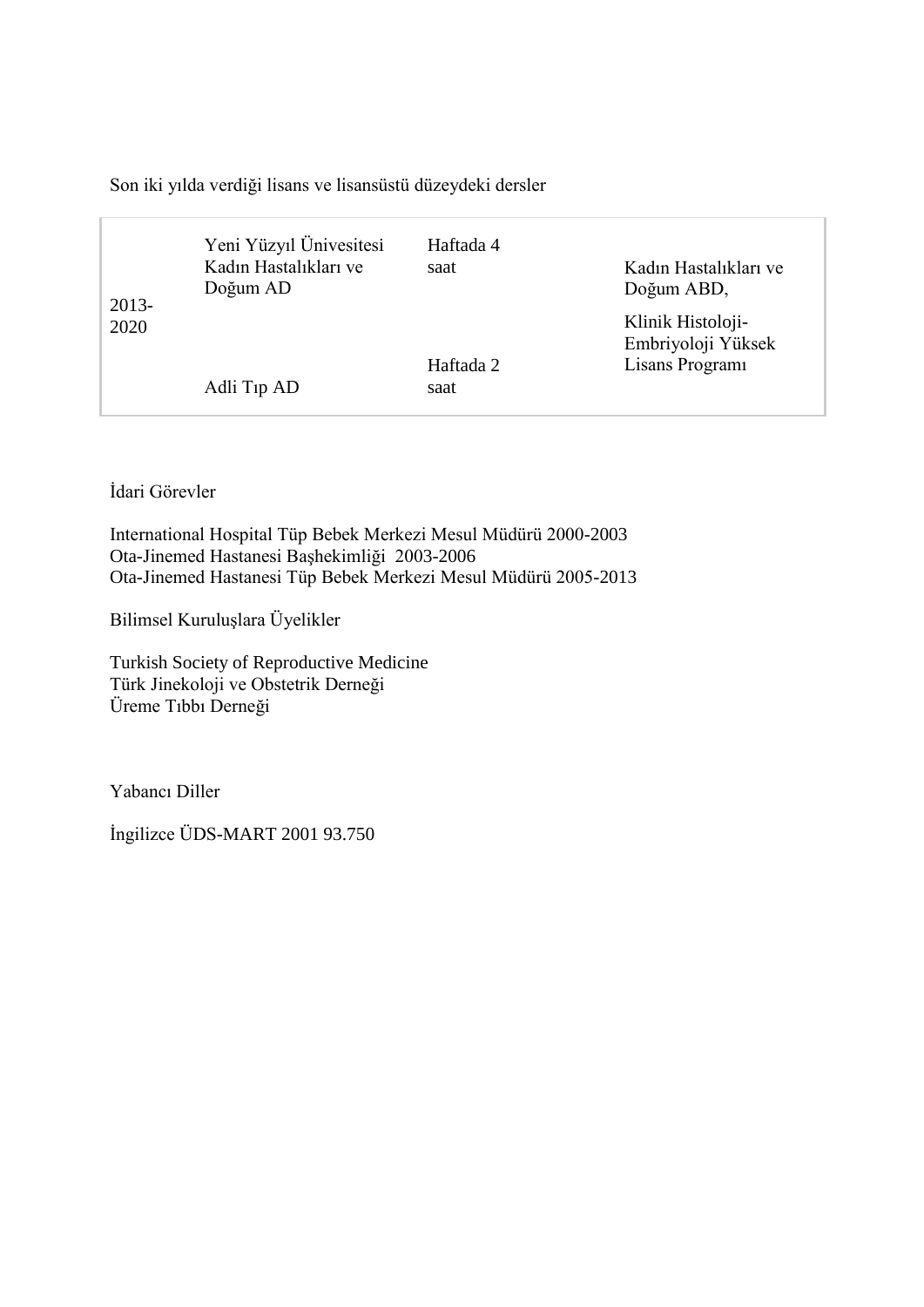## **Prof. Dr. Meriç Karacan**

#### **Uluslararası hakemli dergilerde yayımlanan makaleler**

- 1. G.H. Corsan, W. Jow**, M. Karacan**, S.M.Qasim, "Laparoscopic gonadectomy in complete androgen insensivity syndrome.", The Journal of the American Association of Gynecologic Laparoscopists , 87-89 pp., 1994 , DOI: 10.1016/S1074-3804(05)80838-2
- 2. S.M. Qasim, **M. Karacan**, G.H. Corsan, R. Shelden, E. Kemmann, "High-order oocyte transfer in gamete intrafallopian transfer patients 40 or more years of age", Fertility and Sterility (ISI), 107-110 pp., 1995, DOI: PMID:7789543
- 3. G.H. Corsan, **M. Karacan**, S.M. Qasim, M.K. Bohrer, M.X. Ransom, E. Kemmann, "Identification of hormonal parameters for successful systemic single-dose metotrexate therapy in ectopic pregnancy". Human Reproduction (ISI), 2719-22 pp., 1995, DOI: PMID:8567799
- 4. Ö. Muneyyirci-Delale, V. Lakshmi, C.O. McCalla**, M. Karacan**, G. Neil, L. Camilien, "Variations in human -hydroxysteroid $\beta$ -dehydrogenase and 11-oxoreductase activities of 11βplacental 11 dehydrognase enzyme during pregnancy", . Early Pregnancy: Biology and Medicine , 201-6 pp., 1996 , DOI: PMID:9363218
- 5. **M. Karacan**, R. Shelden, G.H. Corsan, "Controlled ovarian hyperstimulation/ intrauterine insemination cycles in subfertile couples; Effect of a six-day-only laboratory work week on cycle fecundity rates", Journal of Reproductive Medicine (ISI) , 767-70 pp., 1996 , DOI: PMID:8913980
- 6. S.M. Qasim, A.Trias, **M. Karacan**, R. Shelden, E. Kemmann., "Does the absence or presence of seminal fluid matter in patients undergoing ovulation induction with intrauterine insemination", Human Reproduction (ISI) , 1008-10 pp., 1996 , DOI: PMID:8671379
- 7. S.M. Qasim, **M. Karacan**, E. Kemmann, "An eight year review of hospitalization for ovarian hyperstimulation syndrome.", Clinical and Experimental Obstetrics and Gynecology (ISI) , 49-52 pp., 1997 , DOI: PMID:9342460
- 8. O. Müneyyirci-Delale**, M. Karacan**, "Effect of norethindrone acetate in the treatment of symptomatic endometriosis", International Journal of Fertility and Women's Med , 24-7 pp.,1998 DOI: PMID:9532466
- 9. O. Muneyyirci-Delale**, M. Karacan**, "Hormonal treatment of bilateral proximal tubal obstruction.", International Journal of Fertility and Women's Medicine , 204-8 pp., 1999 , DOI: PMID:10499742
- 10. **M. Karacan**, H. Erkan, O. Karabulut, B. Sarıkamış, T. Çamlıbel, M. Benhabib, "Clinical Pregnancy rates in an IVF Program; Use of the flare-up protocol after failure with long regimens of GnRH-a.", Journal of Reproductive Medicine (ISI), 485-9 pp., 2001, DOI: PMID:11396377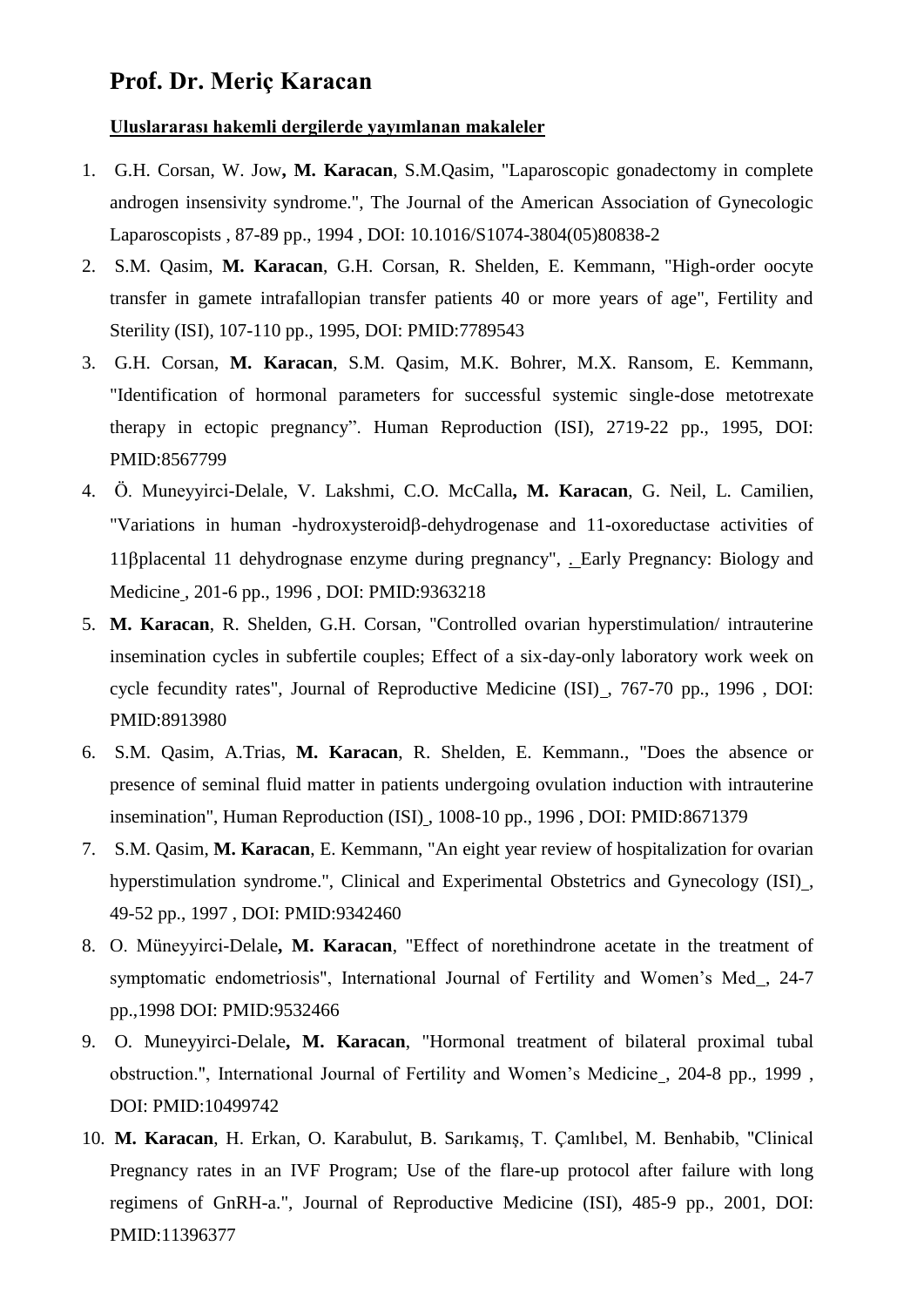- 11. O. Muneyyirci-Delale, V.L. Nacharaju, J. Sidell, G. Neil, **M. Karacan**, L. Camillien, S.Temkin, O.Abulafia, "11B-Hydroxysteroid dehydrogenase activity in pregnancies complicated by hydatiform mole", American Journal of Reproductive Immunology (ISI) , 415-9 pp., 2006 , DOI: 10.1111/j.1600-0897.2006.00382.x
- 12. **M. Karacan**, F.A. Alwaaely, Z. Cebi, M. Berberoglugil, M. Batukan, M. Ulug, A. Arvas, T. Camlıbel, "Effect of anti-thyroid antibodies on the outcome of intracytoplasmic sperm injection -embryo transfer (ICSI-ET) cycle in anti-phospholipid antibody negative euthyroid women", Reprod Biomedicine Online (ISI), 376-80 pp., 2013, DOI: pii S1472- 6483(13)00367-2
- 13. **M. Karacan,** F.A. Alwaeely, S. Erkan, Z. Cebi, M. Berberoglugil, M. Batukan, M. Ulug, A. Arvas, T. Çamlıbel, "Outcome of Intracytoplasmic Sperm Injection cycles with fresh testicular spermatozoa obtained on the day of or the day before oocyte collection and with cryopreserved testicular sperm in patients with azoospermia.", Fertility and Sterility (ISI), - 100;4, 975-980 pp., 2013. DOI: 10.1016/j.fertnstert.2013.06.031
- 14. **M. Karacan**, M. Ulug, A. Arvas, Z. Cebi, M. Berberoglugil, M. Batukan, T. Çamlıbel Comparison of the transfer of equal numbers of blastocysts versus cleavage-stage embryos after repeated failure of in vitro fertilization cycles. Journal of Assisted Reproduction and Genetics 31:269–274, 2014**.** DOI: 10.1007/s10815-013-0146-3
- 15. **M. Karacan**, M. Batukan, Z. Cebi, M. Berberoglugil, S. Levent, M. Kır, A. Baksu, E. Ozel, T. Camlıbel Screening cytomegalovirus, rubella and toxoplasma infections in pregnant women with unknown pre-pregnancy serological status. Arch Gynecol Obstet 290(6):1115- 20, 2014. DOI 10.1007/s00404-014-3340-3
- 16. G. Turan, CS Usta, A Usta, M Kanter, L. Tavli, **M Karacan**, C Celik, M Eser. The expression of HER-2/neu (c-erbB2), survivin and cycline D1 in serous ovarian neoplasms: their correlation with clinicopathological variables. J Mol Histol. 2014;45(6):679-87. doi: 10.1007/s10735-014-9591-2.
- 17. **M. Karacan**, M. Ulug, A. Arvas, Z. Cebi, S. Erkan, T. Camlıbel. Live birth rate with repeat microdissection TESE and intracytoplasmic sperm injection after a conventional testicular biopsy in men with nonobstructive azoospermia. Eur J Obstet Gynecol Reprod Biol. 2014;183:174-7. doi: 10.1016/j.ejogrb.2014.10.024.
- 18. A. Usta , **M. Karacan**, Z. Çebi, A. Arvas, M. Uluğ, C.S. Usta, T. Camlıbel. The influence of sperm parameters on the outcome of intracytoplasmic sperm injection-embryo transfer cycle in poor responder women under 35 years of age. Clinical and Experimental Obstetrics and Gynecology Vol XI. III, 808-815, No:6, 2016. doi:10.12891/ceog3041.
- 19. **M**. **Karacan,** E. Erdem, A. Usta, A. Arvas, Z Cebi, T. Camlibel. [Gonadotropin-releasing](https://www.ncbi.nlm.nih.gov/pubmed/28578436)  [hormone agonist triggering with concomitant administration of low doses of human chorionic](https://www.ncbi.nlm.nih.gov/pubmed/28578436)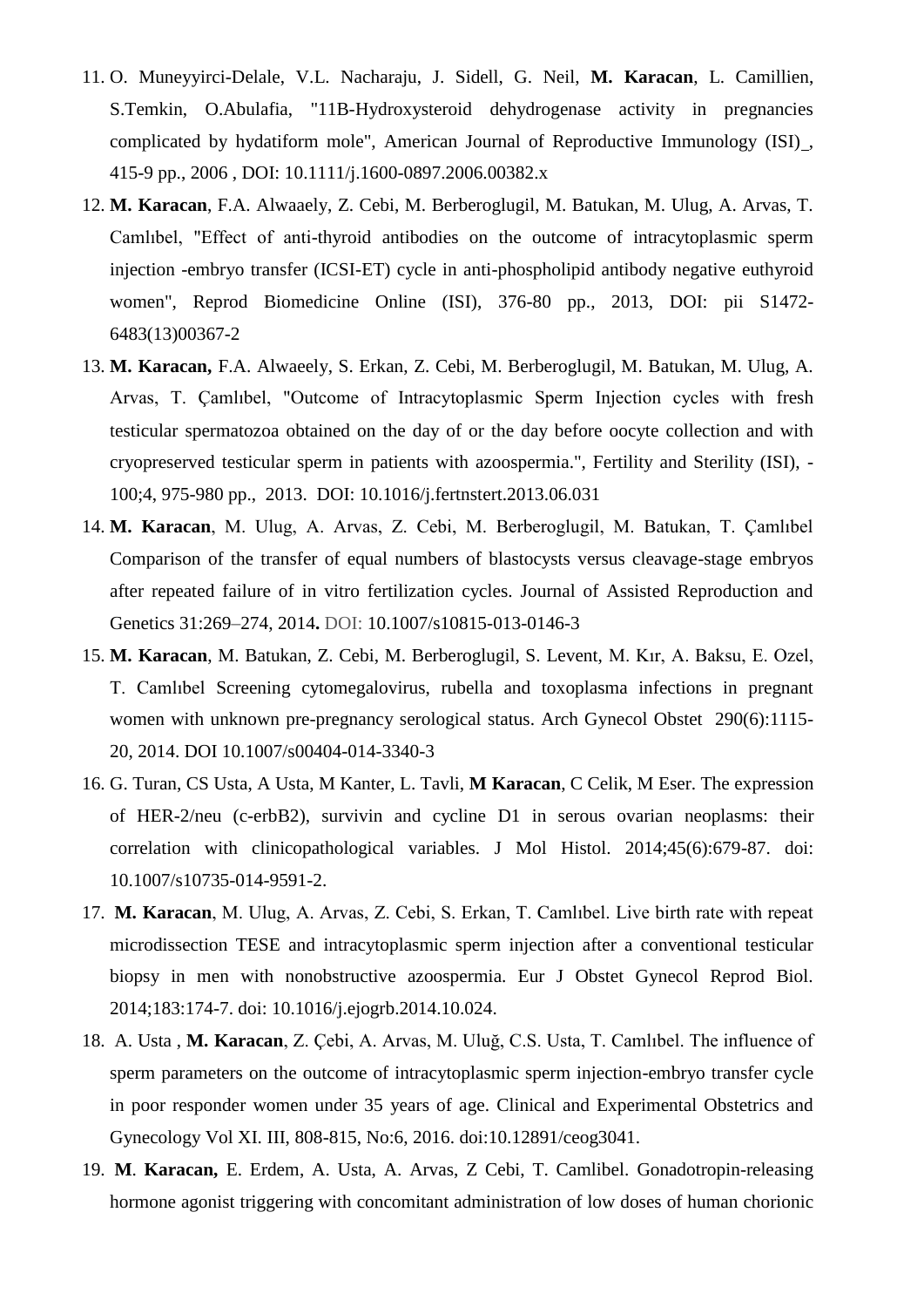[gonadotropin or a freeze-all strategy in high responders.](https://www.ncbi.nlm.nih.gov/pubmed/28578436) Saudi Med J. 2017; 38(6):586-591. doi: 10.15537/smj.2017.6.17717.

- 20. A. Arvas, **M. Karacan**, M. Uluğ, Z. Cebi, T. Camlıbel. A 20-Second Wait or Immediate Withdrawal of the Catheter Following Ultrasound-guided Blastocyst Transfer" (JR-08508-14 Version 3). The Journal of Reproductive Medicine. 2017; 62:7-8; 401-6; Jul-Aug
- 21. E. Erdem, **M. Karacan**, A. Usta, A. Arvas; Z. Cebi, T. Camlıbel. Outcome of ICSI with motile testicular spermatozoa obtained through microscopically assisted testicular sperm extraction in relation to the ovarian response. J Gynecol Obstet Hum Reprod. 46(5), 405-410, 2017 doi:10.1016/j.jogoh.2017.03.009
- 22. A.Usta, D. Karademir, E. Sen, S. Yazici, E. Adali, E. Erdem, **M. Karacan**. [Osteogenesis](http://www.panafrican-med-journal.com/content/article/27/198/full)  imperfecta Type IV: a newly identified variant at position c.560 ( $G > T$ ; p.Gly187Val) in the [COL1A2gene.](http://www.panafrican-med-journal.com/content/article/27/198/full) Pan African Med J. 2017,14(27):198, doi: 10.11604/pamj.2017.27.198.12295
- 23. C. S. Usta, A.Usta, **M. Karacan**, M. Kanter, F. Özen, K. Guzin, N. Yucel, N. O. Ozel, M. Takır. Preoperative MRI versus intraoperative frozen-section in the assessment of myometrial invasion in endometrioid type endometrial cancer. Eur J Gen Med 2017;14(1):9-13. ISSN:1304-3889 eISSN:1304-3897. DOI: 10.29333/ejgm/81872
- 24. **M. Karacan**, A. Usta, A. Arvas, E. Erdem, M. Ulug, Z. Cebi, T. Camlibel. The effect of coasting on the outcome of intracytoplasmic sperm injection: comparable analysis of GnRH agonist and antagonist cycles. Clinical and Experimental Obstetrics and Gynecology ISSN: 0390-6663 XLV, 2018 n. 1:48-52, doi: 10.12891/ceog3734.2018.
- 25. E. Erdem, NE Güngör-Ordueri, A. Usta, C. Kığ, **M. Karacan**. Metformin reduces the extent of varicocele-induced damage in testicular tissue. Glob J Reprod Med. 2019; 6(4): 555691. doi: 10.19080/GJORM.2019.06.555691
- 26. NE Gungor-Ordueri, N. Kuscu, A. Tasatargil, **M. Karacan**, D. Burgucu, C. Celik-Ozenci. Doxorubicin-induced testicular damage is related to PARP-1 signaling molecules in mice. Pharmacological Reports 2019, 71(4):591-602. doi: 10.1016/j.pharep.2019.02.018.
- 27. D Sarıbal, E Erdem, NE Güngör-Ordueri, A Usta, C Karakuş, **M Karacan**. Metformin decreases testicular damages following ischaemia/reperfusion injury in rats. Andrologia 2020, Mart, 52(2), e13481, DOI: 10.1111/and.13481
- 28. Gundogan GI, Kig C, **Karacan M,** Dogruman H. Investigation of dehydroepiandrosterone induced in vitro physiological effects in human endothelial and ovarian cancer cells. Turk J Pharm Sci Turk J Pharm Sci 2021;18(2):185-191, DOI: 10.4274/tjps.galenos.2020.58827
- 29. **Karacan M**, Usta A, Biçer S, Baktir G, Gündogan GI, Sancakli CU, Akinci G. Serum vitamin D levels in healthy urban population at reproductive age: effects of age, gender and season. Cent Eur J Public Health 2020 Dec;28(4):306-312. DOI: 10.21101/cejph.a5947.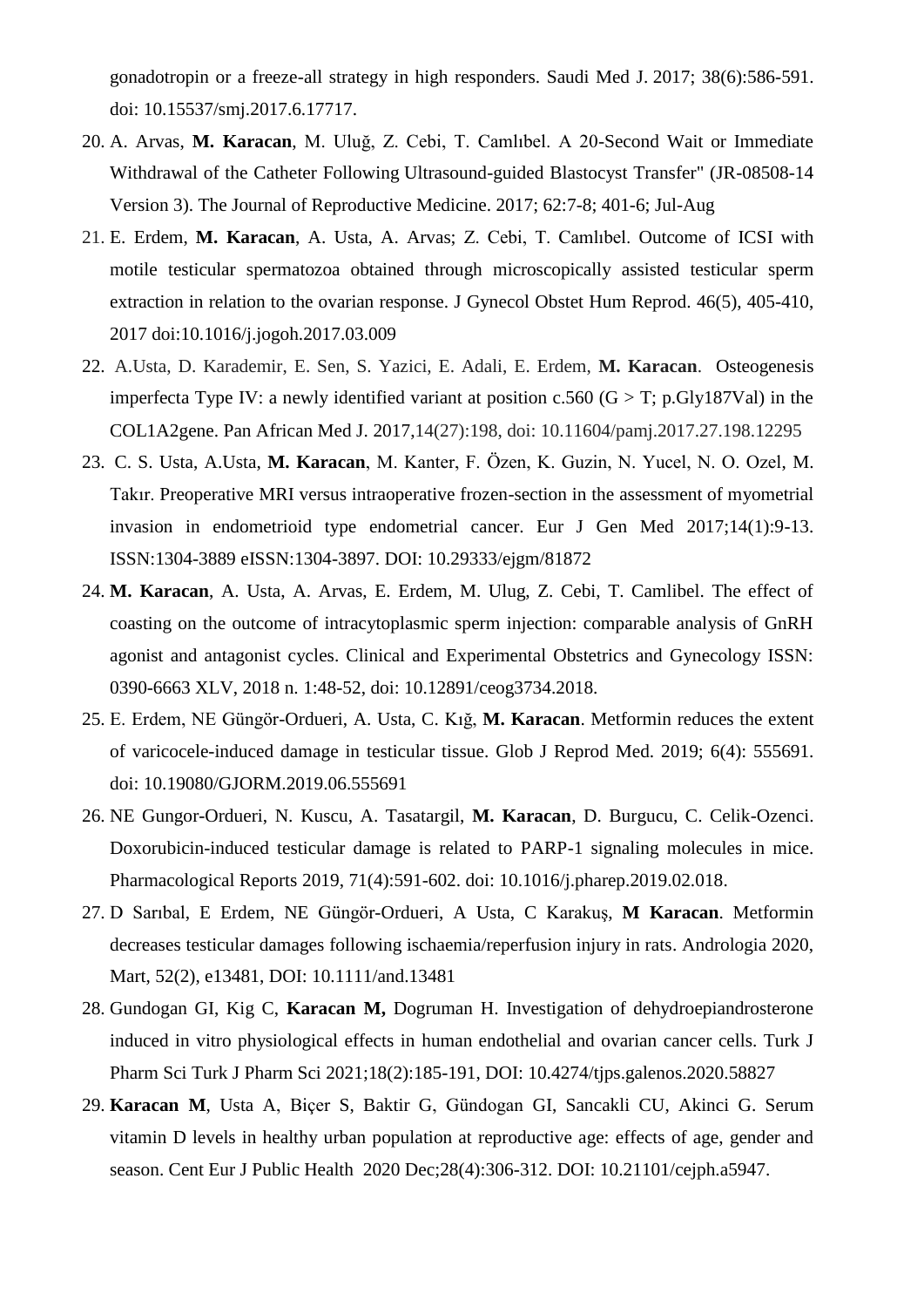### **Uluslararası bilimsel toplantılarda sunulan ve bildiri kitaplarında (proceedings) basılan bildiriler**

- 1. U. Çolgar, **M.Karacan**, T. Erel, T. İrez, E. Ertüngealp, International İstanbul symposium on Obstetrics and Gynecology konferansı dahilinde "Abstract Book, International İstanbul symposium on Obstetrics and Gynecology," bildiri kitapçığındaki "Immunobead binding test in couples with abnormal postcoital test in diagnosis of immunologic infertility.", 59-60 pp., İstanbul, Turkay, 3-6 Haziran 1991
- 2. **M. Karacan**, G. Hall, E. Kemmann, R. Shelden, The Second World Conference on implantation and early pregnancy in humans, konferansı dahilinde "The Second World Conference on implantation and early pregnancy in humans,Program and Book of Abstracts" bildiri kitapçığındaki "Multielemental analysis of human follicular fluid by Inductively Coupled Plasma Mass Spectrometry", 86 pp., New Jersey, ABD, 12-14 Mayıs 1994.
- 3. R. Shelden, E. Kemmann, **M. Karacan**, G. Corsan, The Second World Conference on implantation and early pregnancy in humans, konferansı dahilinde "The Second World Conference on implantation and early pregnancy in humans, Program and Book of Abstracts" bildiri kitapçığındaki "Effect of 6-day work week on fecundity for controlled ovarian hyprstimulation-intrauterine insemination in subfertile couples", 84 pp., New Jersey, ABD, 12-14 Mayıs 1994
- 4. **M. Karacan**, S. Qasim, G. Corsan, M. Bohrer, E. Kemmann, The American Fertility Society konferansı dahilinde "The American Fertility Society, Program Supplement" bildiri kitapçığındaki "Prediction of success of single dose methotrexate therapy in ectopic pregnancy.", S16 pp., San Antonio, ABD, 5-10 Kasım, 1994
- 5. M. Muneyyirci-Delale, V. Lakshmi, **M. Karacan**, G. Neil, L. Camilien., The Endocrine Society; 77th Annual Meeting konferansı dahilinde "The Endocrine Society; 77th Annual Meeting, Program and Abstracts" bildiri kitapçığındaki "Variations in placental 11 oxoreductase activity during pregnancy", 628 pp., Washington DC, ABD, 14-17 Haziran 1995
- 6. S. Qasim**, M. Karacan**, A.Trias, R. Shelden, E. Kemmann, American Society for Reproductive Medicine konferansı dahilinde "American Society for Reproductive Medicine,Program Supplement" bildiri kitapçığındaki "Intravaginal seminal fluid deposition does not improve pregnancy rates in patients undergoing intrauterine insemination.", S172 pp., Oklahoma, ABD, 7-12 Ekim 1995
- 7. Demircan, A., E. Kervancioglu, T. Camlibel, B. Sarikamis, N. Nicholson, P. Turner, J. Mehta, S. Nebioglu, **M. Karacan**, O. Djahanbakhch, ve T. Atasu, Human Reproduction, 12th Annual Meeting konferansı dahilinde "Human Reproduction, Abstract Book" bildiri kitapçığındaki "Second day ICSI on unfertilized oocytes after IVF does not produce pregnancy", 129 pp., Maastricht, Hollanda, 30 Haziran-3 Temmuz 1996.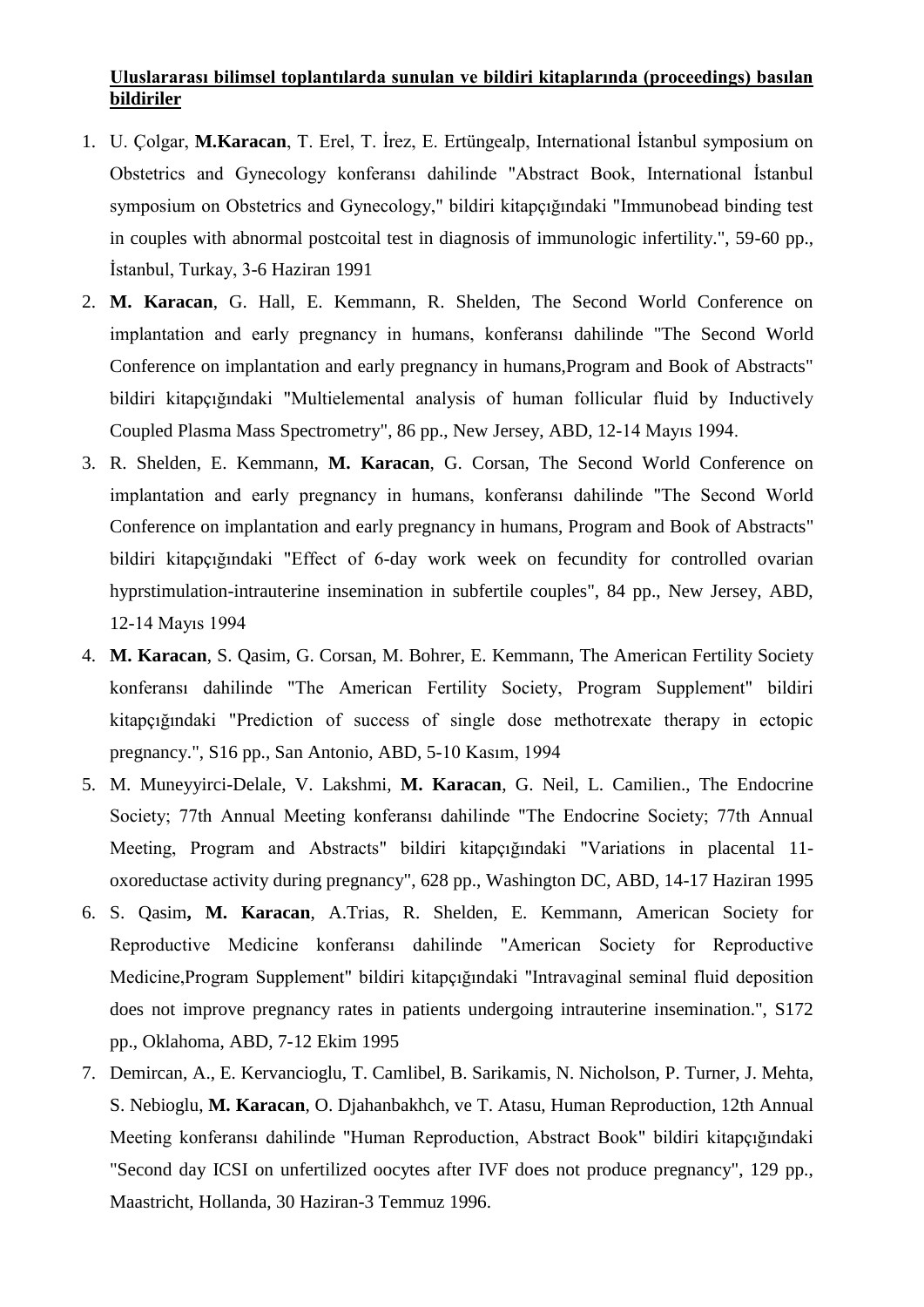- 8. **M. Karacan**, T. Çamlıbel, A. Kolankaya, B. Sarıkamış, T. Atasü, O. Djahanbahch, 10th World Congress on In Vitro Fertilization and Assisted Reproduction konferansı dahilinde "Proceedings of the 10th World Congress on In Vitro Fertilization and Assisted Reproduction" bildiri kitapçığındaki "Serum CA-125 levels do not predict outcome of intracytoplasmic sperm injection-embryo transfer cycle", 919-22 pp., Vancouver, Kanada, 24- 28 Mayıs 1997
- 9. A. Demircan, E. Kervancıoğlu, T. Çamlıbel, B. Sarıkamış, **M. Karacan**, T. Atasü, A. Kolankaya, O. Djahanbakhch, 10th World Congress on In Vitro Fertilization and Assisted Reproduction konferansı dahilinde "Proceedings of the 10th World Congress on In Vitro Fertilization and Assisted Reproductio" bildiri kitapçığındaki "Late intracytoplasmic sperm injection (ICSI): should it be considered as an alternative method", 941-44 pp., Vancouver, Kanada, 24-28 Mayıs 1997
- 10. T. Çamlıbel, A. Kolankaya, B. Sarıkamış, **M. Karacan**, E. Enginsu, N. Çıray, 16th World Congress on Fertility and Sterility konferansı dahilinde "16th World Congress on Fertility and Sterility, Program Supplement" bildiri kitapçığındaki "A safe way to prevent hyperstimulation in IVF and ICSI cycles", S440 pp., San Fransisco, ABD, 4-9 Ekim 1998
- 11. **M. Karacan**, H. Erkan, İ. Daskaya, O. Karabulut, T. Çamlıbel, M. Benhabib, 15th Annual Meeting of Europian Society of Human Reproduction and Infertility konferansı dahilinde "Human Reproduction 15th Annual Meeting, Abstract Book" bildiri kitapçığındaki "Effect of baseline ovarian cyst formation after gonadotrophin-releasing hormone analogue administration on cycle cancellation rate and pregnancy rate in an in vitro fertilization-embryo transfer program", 187 pp., Tours, Fransa, 26-30 Haziran 1999
- 12. **M. Karacan**, H. Erkan, İ. Daskaya, O. Karabulut, B. Sarıkamış, T. Çamlıbel, M. Benhabib M, 15th Annual Meeting of ESHRE konferansı dahilinde "Human Reproduction 15th Annual Meeting, Abstract Book" bildiri kitapçığındaki "Use of flare-up protocol after failure with long regimens of gonadotrophin-releasing hormone agonist does not improve the clinical pregnancy rate in invitro fertilizaton program", 263-4 pp., Tours, Fransa, 26-30 Haziran 1999
- 13. O. Karabulut, **M. Karacan**, H. Erkan, I. Daskaya, M. Benhabib M, E. Coskuner, American Society for Reproductive Medicine and Canadian Fertility and Andrology Society konferansı dahilinde "American Society for Reproductive Medicine and Canadian Fertility and Andrology Society, Program Supplement" bildiri kitapçığındaki "Comparison of fertilization, cleavage and pregnancy rates of ICSI with mature spermatozoa obtained from different origins", S154 pp., Toronto, Kanada, 25-30 Eylül, 1999
- 14. A.I. Guney, O. Karabulut, V. Lecomte, **M. Karacan**, C. Erzik, M. Ben Khalifa, H. Erkan, B. Cırakoglu, M. Benhabib, 16th Annual Meeting of the Europian Society of Human Reproduction and Embryology konferansı dahilinde "Human Reproduction, 16th Annual Meeting of the ESHRE,Abstract Book" bildiri kitapçığındaki "Incidence of microdeletions in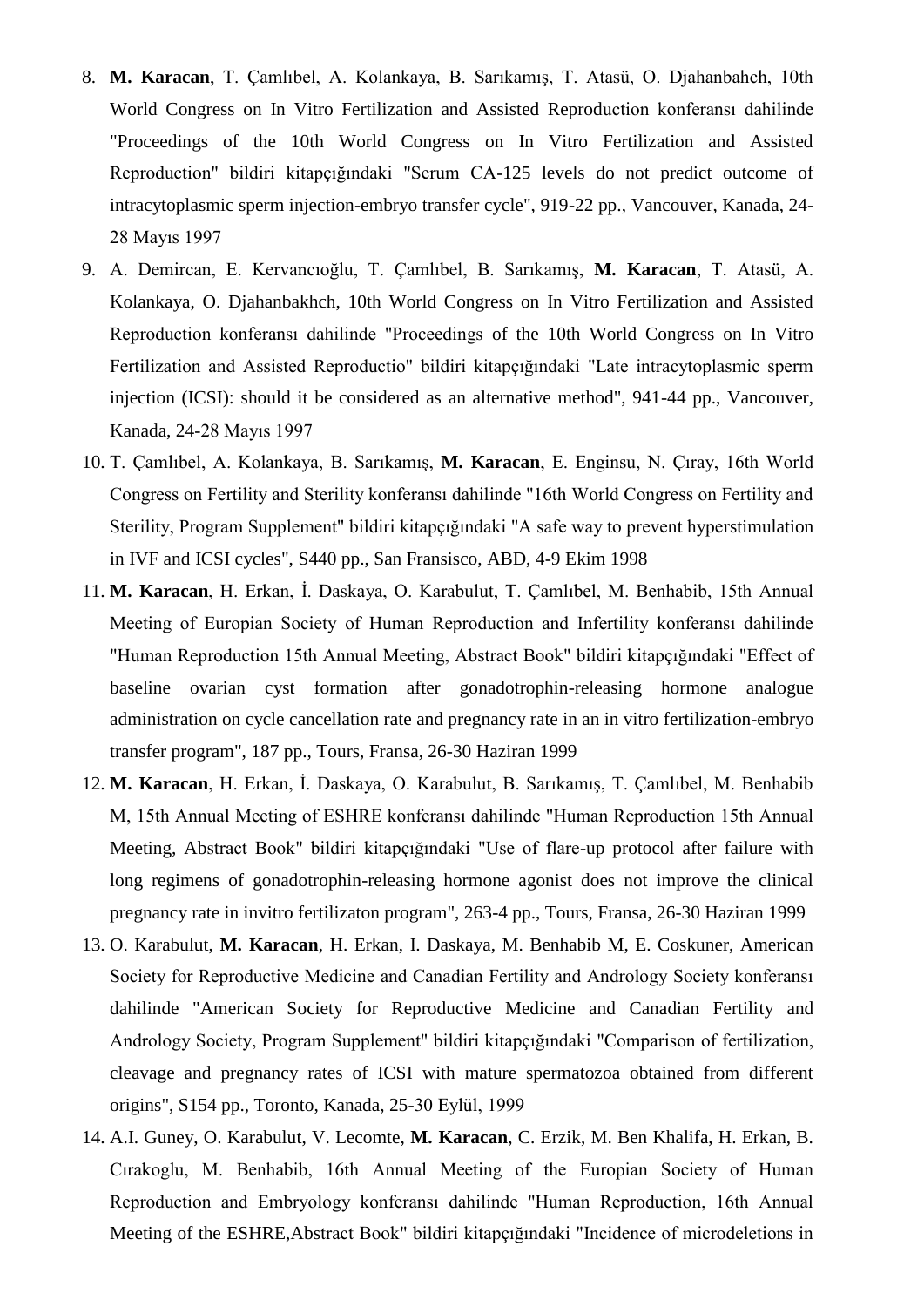Y chromosomes in azoospermic and oligoospermic infertile men undergoing ICSI/embryo transfer cycles", 226 pp., Bologna, İtalya, 2-5 Temmuz 2000

- 15. **M. Karacan**, A. Demircan, E. Karabulut, E. Kervancıoğlu, M. Benhabib, 17th Annual Meeting of European Society of Human Reproduction and Embryology konferansı dahilinde "17th Annual Meeting of European Society of Human Reproduction and Embryology, Abstract Book" bildiri kitapçığındaki "Cessation of gonadotrophin-releasing hormone (GnRH) agonist therapy combined with high-dose urinary gonadotrophins does not improve the outcome of IVF-ET cycle in poor responders", 142-3 pp., Lozan, İsviçre, 1-4 Temmuz 2001
- 16. G. Sarac, A. Demircan, **M. Karacan**, M. Benhabib, T. Atasü, O.Djahanbakhch, 17th Annual Meeting of European Society of Human Reproduction and Embryology konferansı dahilinde "17th Annual Meeting of European Society of Human Reproduction and Embryology, Abstract Book" bildiri kitapçığındaki "Empty follicle syndrome: iatrogenic factors causing infertility", 122 pp., Lozan, İsviçre, 1-4 Temmuz 2001
- 17. **M. Karacan**, A. Demircan, O. Karabulut, G. Sarac, E. Kervancıoğlu, M. Benhabib, Human Reproduction,18th Annual Meeting of European Society of Human Reproduction and Embryology konferansı dahilinde "18th Annual Meeting of European Society of Human Reproduction and Embryology, Abstract Book" bildiri kitapçığındaki "Maternal serum hCG levels are elevated in pregnancies after ICSI-Embryo Transfer", 120 pp., Viyana, Avusturya, 1-3 Temmuz 2002
- 18. **M. Karacan**, A. Demircan, G. Sarac, O. Karabulut, E. Kervancıoğlu, M. Benhabib, 18th Annual Meeting of European Society of Human Reproduction and Embryology konferansı dahilinde "Human Reproduction, 18th Annual Meeting of European Society of Human Reproduction and Embryology, Abstract Book" bildiri kitapçığındaki "Unsatisfactory pregnancy rate in IVF-Embryo Transfer cycles in women with thin endometrium", 120 pp., Viyana, Avusturya, 1-3 Temmuz 2002
- 19. A. Demircan, **M. Karacan**, G. Sarac, O. Karabulut, M. Benhabib, E. Kervancıoğlu, 18th Annual Meeting of European Society of Human Reproduction and Embryology konferansı dahilinde "Human Reproduction, 18th Annual Meeting of European Society of Human Reproduction and Embryology, Abstract Book" bildiri kitapçığındaki "Early cleavage predicts success rate better than embryo morphology", 11 pp., Viyana, Avusturya, 1-3 Temmuz 2002
- 20. A. Demircan**, M. Karacan**, G. Sarac, O. Karabulut, M. Benhabib, E. Kervancıoglu, 19 th Annual Meeting of European Society of Human Reproduction and Embryology konferansı dahilinde "Human Reproduction, 19 th Annual Meeting of European Society of Human Reproduction and Embryology, Abstract Book" bildiri kitapçığındaki "Ovarian response and early cleavage: predicting outcome", xviii126 pp., Madrid, İspanya, 29 Haziran-2 Temmuz 2003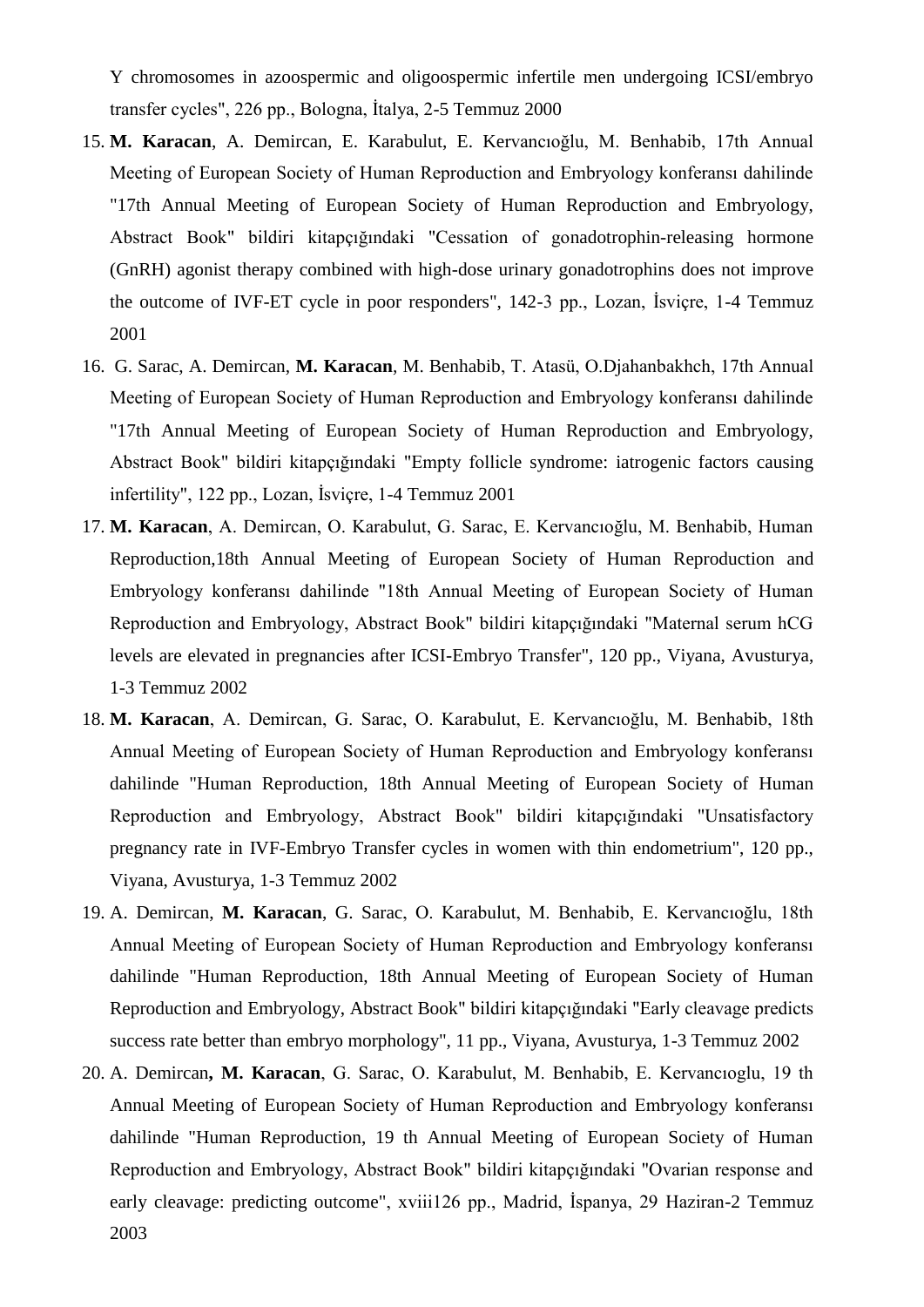- 21. M.Genc**, M. Karacan**, M. Batukan, B. Acunas, T. Camlıbel, 13th World Congress on InVitro Fertilization Assisted Reproduction and Genetics konferansı dahilinde "13th World Congress on InVitro Fertilization Assisted Reproduction and Genetics, Abstract Book" bildiri kitapçığındaki "Selective uterine artery embolization to stop hemorrhage in a case of cervical pregnancy following ICSI-ET cycle", 91 pp., İstanbul, Türkiye, 26-29 Mayıs 2005
- 22. M. Ulug, A. Arvas**, M. Karacan**, M. Berberoglugil, M. Batukan, N. Gumus, T. Camlıbel, 13th World Congress on InVitro Fertilization Assisted Reproduction and Genetics konferansı dahilinde "13th World Congress on InVitro Fertilization Assisted Reproduction and Genetics, Abstract Book" bildiri kitapçığındaki "Intracytoplasmic sperm injection outcomes of fresh and frozen thawed testicular spermatozoa from nonobstructive azospermic men", 88 pp., İstanbul, Türkiye, 26-29 Mayıs 2005
- 23. **M. Karacan**, M. Berberoglugil, E. Kervancıoglu, M. Ulug, D. Ilıkkan, M. Batukan, T. Çamlıbel, 13th World Congress on InVitro Fertilization Assisted Reproduction and Genetics konferansı dahilinde "13th World Congress on InVitro Fertilization Assisted Reproduction and Genetics, Abstract Book" bildiri kitapçığındaki "Chromosomal abnormalities and congenital malformations in 841 consecutive IVF and ICSI pregnancies", 58 pp., İstanbul, Türkiye, 26-29 Mayıs 2005
- 24. **M. Karacan**, M. Berberoglugil, M. Ulug, A. Arvas, M. Batukan, T. Camlıbel, 61th American Society of Reproductive Medicine konferansı dahilinde "American Society of Reproductive Medicine, Abstract Book" bildiri kitapçığındaki "Flow pattern of the fluid during embryo transfer determined with transabdominal ultrasound is a predictive factor in the pregnancy rate in IVF-ET cycle.", S289 pp., Montreal, Kanada, 15-19 Ekim 2005
- 25. **M. Karacan**, F.A. Alwaeely, Z. Çebi, M. Berberoğlugil, M. Uluğ, T. Çamlıbel, 28th Annual Meeting of Europian Society of Human Reproduction and Embryology konferansı dahilinde "Human Reproduction, 28th Annual Meeting of ESHRE" bildiri kitapçığındaki "The effect of thyroid antibody positivity in euthyroid women undergoing in vitro fertilization-embryo transfer cycle (IVF-ET)", i318 pp., İstanbul, Türkiye, 1-4 Temmuz 2012
- 26. **M. Karacan**, F.A. Alwaely, M. Uluğ, A. Arvas, S. Erkan, T. Çamlıbel, 68th American Society for Reproductive Medicine konferansı dahilinde "American Society for Reproductive Medicine, Supplement Book" bildiri kitapçığındaki "The success of repeated microdissection sperm retrieval (m-TESE) and intracytoplasmic sperm injection following a conventional testicular biopsy in men with nonobstructive azoospermia", S144 pp., San Diego, ABD, 20-24 Ekim 2012
- 27. **M. Karacan**, M. Uluğ, Z. Çebi, M. Berberoğlugil, S. Erkan, T. Çamlıbel, 68th American Society for Reproductive Medicine konferansı dahilinde "American Society for Reproductive Medicine, Supplement Book" bildiri kitapçığındaki "Outcome of intracytoplasmic sperm injection with fresh sperm obtained on the day of or the day before oocyte collection and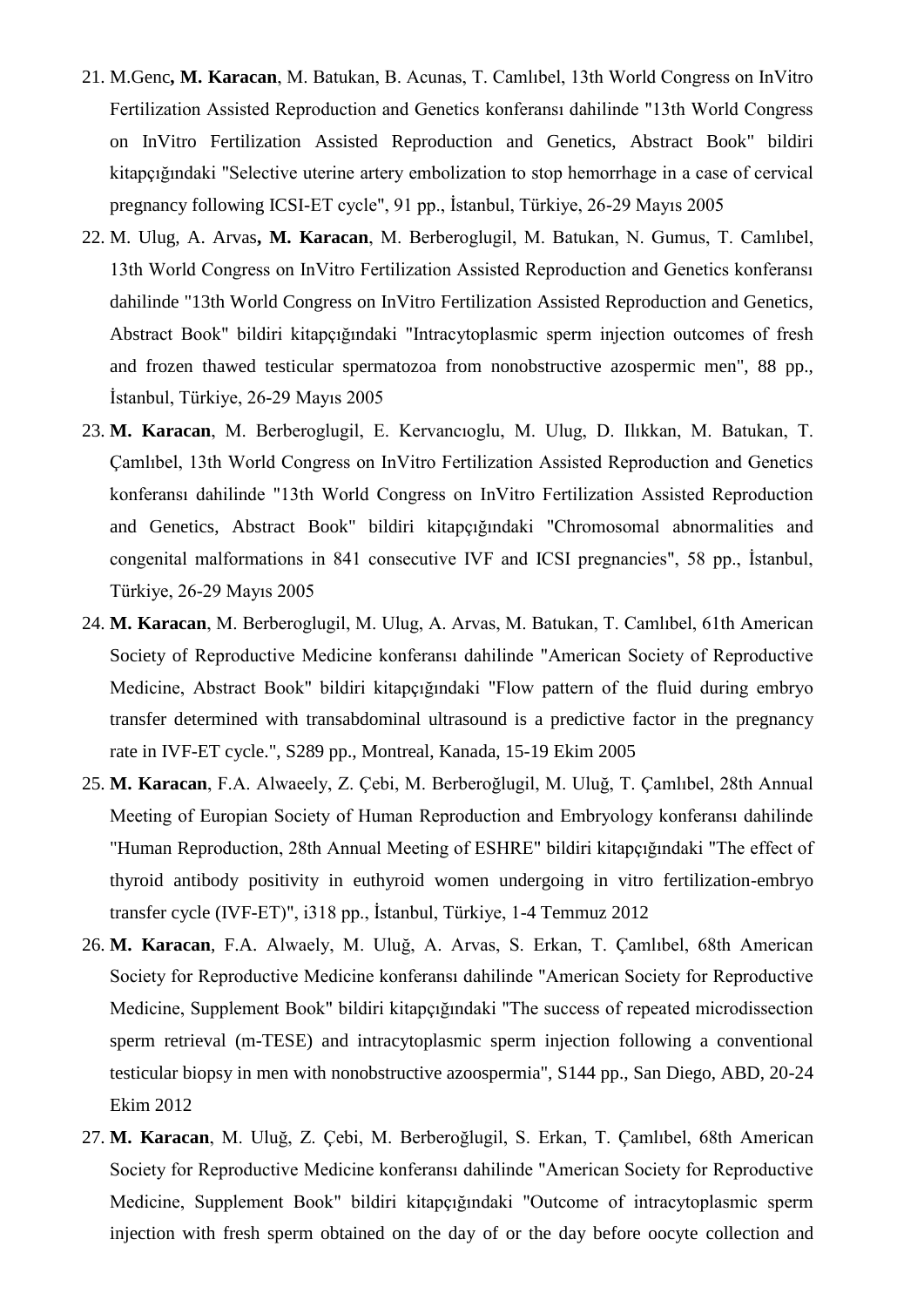cryopreserved testicular spermatozoa in men with azoospermia", S56 pp., San Diego, ABD, 20-24 Ekim 2012

- 28. A. Arvas, **M. Karacan**, M. Uluğ, M. Berberoğlugil, Z. Çebi, T. Çamlıbel, 69TH Conjoint Meeting of the International Federation of Fertility Societies and the American Society for Reproductive Medicine konferansı dahilinde "American Society for Reproductive Medicine, Supplement Book" bildiri kitapçığındaki "Effect of sperm parameters on the outcome of ICSI-ET cycle in poor responder women <35 years old", - pp., Boston, ABD, 12-17 Ekim 2013
- 29. **M. Karacan**, T. Çamlıbel, M. Uluğ, A. Arvas, M. Batukan, Z. Çebi, M. Berberoğlugil, 18 th Controversies in Obstetrics and Gynecology konferansı dahilinde "Controversies in Obstetrics and Gynecology, Abstract Book" bildiri kitapçığındaki "Comparison of the equal number of blastocysts versus cleavage-stage embryos after repeated failure of in vitro fertilization cycles", - pp., Viyana, Avusturya, 24-27 Ekim 2013
- 30. **M.Karacan**, M.Batukan, Z Çebi, M. Berberoglugil, S. Levent, A. Baksu, T. Çamlıbel 19th World Congress on Controversies in Obstetrics, Gynecology & Infertility (COGI) kongresinde; Screening Cytomegalovirus, Rubella and Toxoplasma in pregnant women with unknown pre-pregnancy serological status*,* Macau, Çin 20-23 Şubat, 2014
- 31. **M. Karacan**, M. Ulug, A Arvas, Z. Cebi, E. Erdem, T. Camlıbel. American Society for Reproductive Medicine kongresi. A freeze-all strategy or GnRH agonist trigger and concomitant hCG in high responders: a retrospective cohort. ASRM Toplantısı, Baltimore, ABD, Ekim 21, 2015. P-645
- 32. **M. Karacan**, M Ulug, A. Arvas, E. Erdem, A.Usta, Z. Cebi, T. Camlıbel. 32. European Society of Human Reproduction and Embryology (ESHRE) Toplantısı. Outcome of ICSI with testicular spermatozoa obtained through microscopically assisted testicular sperm extraction in relation to the ovarian response. Helsinki, Finland, 3-6. Temmuz. 2016. P-060N.
- 33. E. Güngör Ordueri, E. Erdem, **M. Karacan**, A. Usta. The effect of metformin on spermatogenesis and blood-testis barrier in the ischemia/reperfusion testis model of adolescent rats. European Conference on Science, Art and Culture, 19-22 Nisan 2018, Antalya, OP-160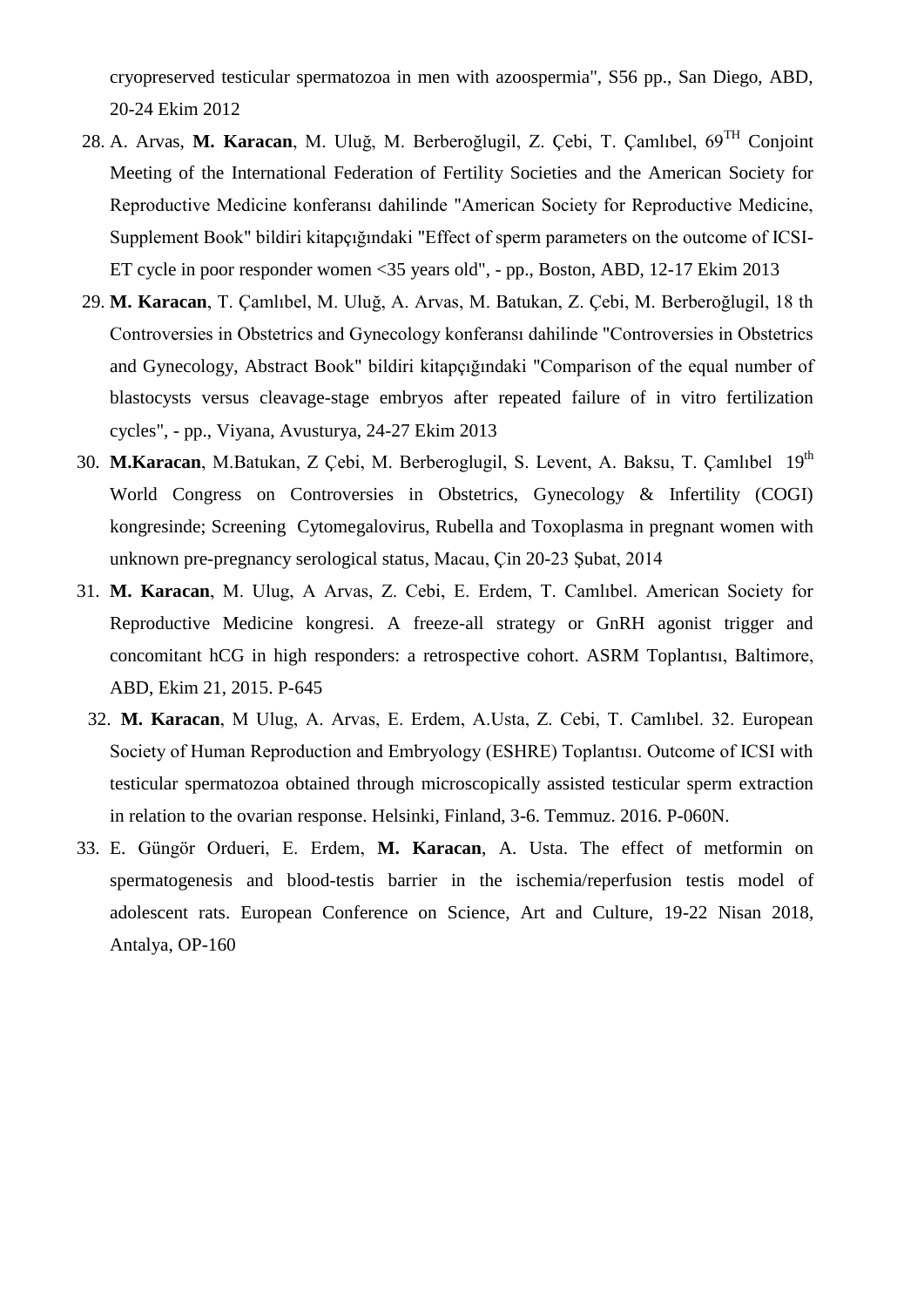## **Yazılan ulusal / uluslararası kitaplardaki bölümler**

- 1. **M.Karacan**, T.Atasü, S.Şahmay, Jinekoloji (Kadın Hastalıkları) (Jinekolojide kullanılan antibakteriyel ajanlar. Yara iyileşmesi ve sütür materyalleri), 700-720 pp., Mecidiyeköy, İstanbul, Üniversal Dil Hizmetleri ve Yayıncılık A.Ş., 1996
- 2. **M. Karacan** (çeviri editörü), Çocukluk ve Ergenlik Çağı Hastalıklarında Onkofertilite, ISBN: 978-605-335-399-7, Nobel Tıp Kitabevi, İstanbul, 2018
- 3. **M. Karacan**, Çocukluk ve Ergenlik Çağı Hastalıklarında Onkofertilite, Kanser Tedavisinin Fertilite Üzerine Etkisi, 1. Bölüm çevirisi, pp 1-17, Nobel Tıp Kitabevi, İstanbul, 2018. ISBN: 978-605-335-399-7
- 4. **M. Karacan**, E. Kalfoğlu**.** Çocukluk ve Ergenlik Çağı Hastalıklarında Onkofertilite, Kitabında, Fertilite Korunması konusunda konsultasyon. 17. Bölüm çevirisi, pp 251-8. Nobel Tıp Kitabevi, İstanbul, 2018. ISBN: 978-605-335-399-7
- 5. Adli Hemşirelik (Eds E. Kalfoğlu E, N. Hamzaoğlu). Vücut dokunulmazlığına karşı işlenen suçlar (Bölüm yazarları G. Pertidis, , **M. Karacan**, E. Kalfoğlu) 2019. ISBN 978-605-258- 366-1
- 6. **M. Karacan**, A. Yüksel (Editör). Sağlık Alanında Bilimsel Makale Nasıl Yazılır, 2021.

## **Önemli Referanslar**

Üremeye Yardımcı Tedavi Yöntemleri Sertifikası bulunmaktadır

## Adli Bilirkişi Sertifikası bulunmaktadır

American Society for Reproductive Medicine, A Practice Commitee Report, Ocak 1998 tarihli; Guidelines on Number of Embryo Transferred raporunda (Fertil Steril dergisi 1995) ki yayınım (A2 de gösterilmiştir) referans olarak kullanılmıştır.

American Society for Reproductive Medicine, A Practice Commitee Report, Aralık 2018 tarihli: Management of nonobstructive azospermia: a committee opinion raporunda yayınım (A 13 de gösterilmiştir) referans olarak kullanılmıştır.

Austin Journal of Invitro Fertilization dergisinde Editorial Board üyeliği.

Turkish Society of Reproductive Medicine, 2016 Kongresi, 17-20 Kasım, 2016, Oturum Başkanlığı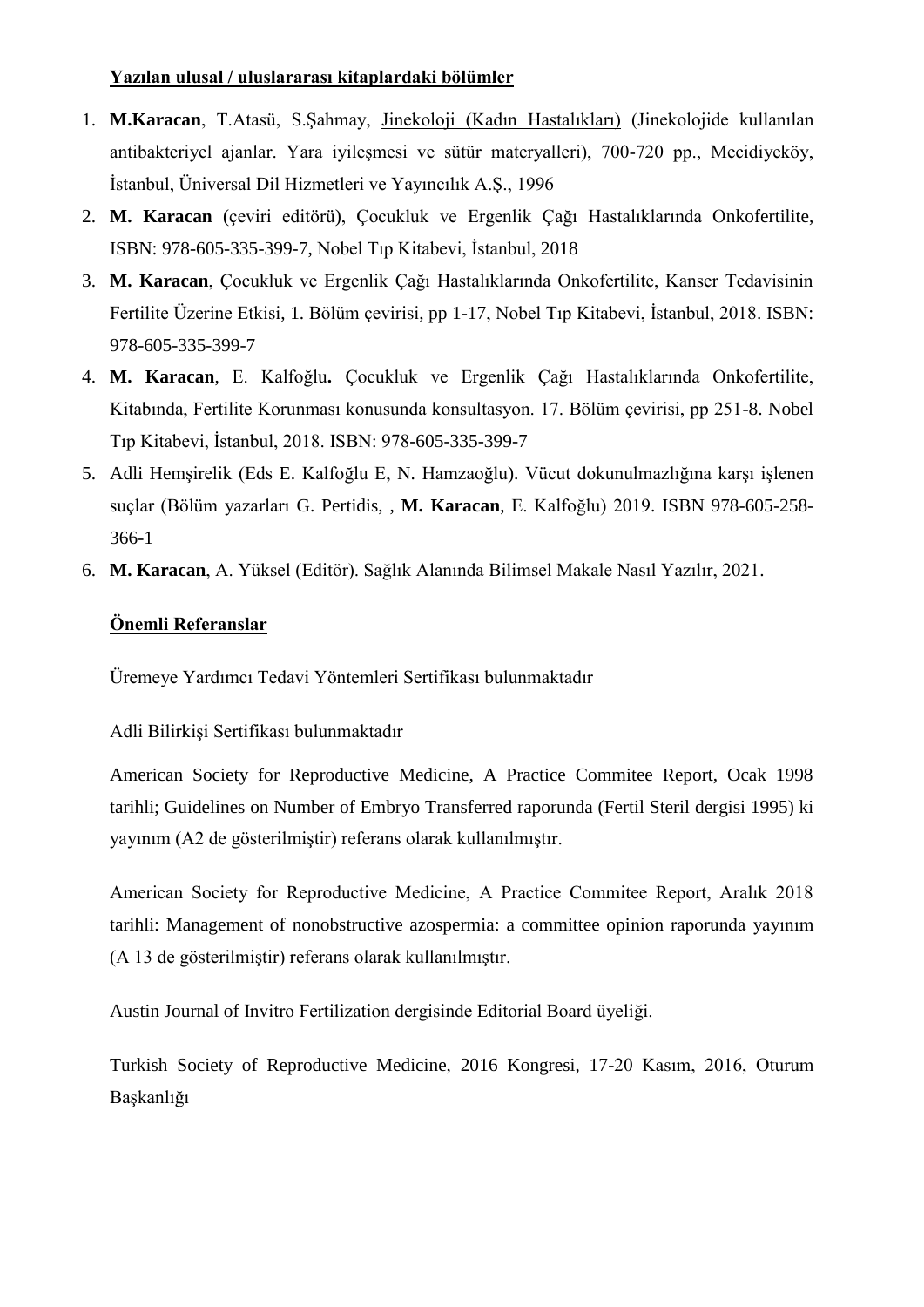### **Tez Danışmanlığı yaptığı çalışmalar**

1. Azospermik hastalarda testiküler spermatozoa kullanılarak yapılan ICSI uygulama sonuçlarının over yanıtıyla ilişkisi. Seda Kaya, Klinik Embriyoloji Yüksek Lisans Tezi, Mayıs 2017, Yeniyüzyıl Üniversitesi Sağlık Bilimleri Enstitüsü, Klinik Embriyoloji Programı

2. Obstruktif ve non-obstruktif azoospermi hastalarından elde edilen sperm örnekleri ile embriyo gelişimi ve gebelik oranları. Özlem Candan, Klinik Embriyoloji Yüksek Lisans Tezi, Mayıs 2017, Yeniyüzyıl Üniversitesi Sağlık Bilimleri Enstitüsü, Klinik Embriyoloji Yüksek Lİsans Programı

3. Dondurulmuş Embriyo Transferi Sonuçlarının Farklı Endikasyonlara Göre Değerlendirilmesi. Büşra Kağıtlı, Klinik Embriyoloji Yüksek Lisans Tezi, Ağustos 2017, Biruni Üniversitesi Sağlık Bilimleri Enstitüsü, Klinik Embriyoloji Yüksek Lisans Programı

4. Time lapse yöntemiyle izlenen embriyoların Array CGH yöntemiyle kromozom yapılarının incelenmesi, Cihan Kaya, Klinik Embriyoloji Yüksek Lisans Tezi, Aralık 2017, Yeni Yüzyıl Üniversitesi Sağlık Bilimleri Enstitüsü Klinik Embriyoloji Yüksek Lisans Programı

5. Obezitenin intrasitoplazmik sperm injeksiyonu – embriyo transferi sonuçları üzerine etkisi. Serap Emre, Klinik Embriyoloji Yüksek Lisans Tezi, Temmuz 2018, Biruni Üniversitesi Sağlık Bilimleri Enstitüsü, Klinik EmbriyolojiYüksek Lisans Programı

6. Intrasitoplazmik Sperm İnjeksiyonu tedavisine başlanan çiftlerde embriyo transferi öncesi iptal nedenleri. Hakan Aydın, Klinik Embriyoloji Yüksek Lisans Tezi, Haziran 2019, Yeni Yüzyıl Üniversitesi Sağlık Bilimleri Enstitüsü Klinik Embriyoloji Yüksek Lisans Programı

7. İnfertil olgularda akım sitometrik yöntemle sperm DNA hasarı ve apoptozis tayini, Engin Mendes, Klinik Embriyoloji Yüksek Lisans Tezi, 2019, Yeni Yüzyıl Üniversitesi Sağlık Bilimleri Enstitüsü Klinik Embriyoloji Yüksek Lisans Programı (sürüyor).

8. ICSI tedavisine alınan çiftlerde siklus iptal nedenleri. Yaprak Açıkgöz, Klinik Embriyoloji Yüksek Lisans Tezi, Ekim 2019, Biruni Üniversitesi Sağlık Bilimleri Enstitüsü, Klinik EmbriyolojiYüksek Lisans Programı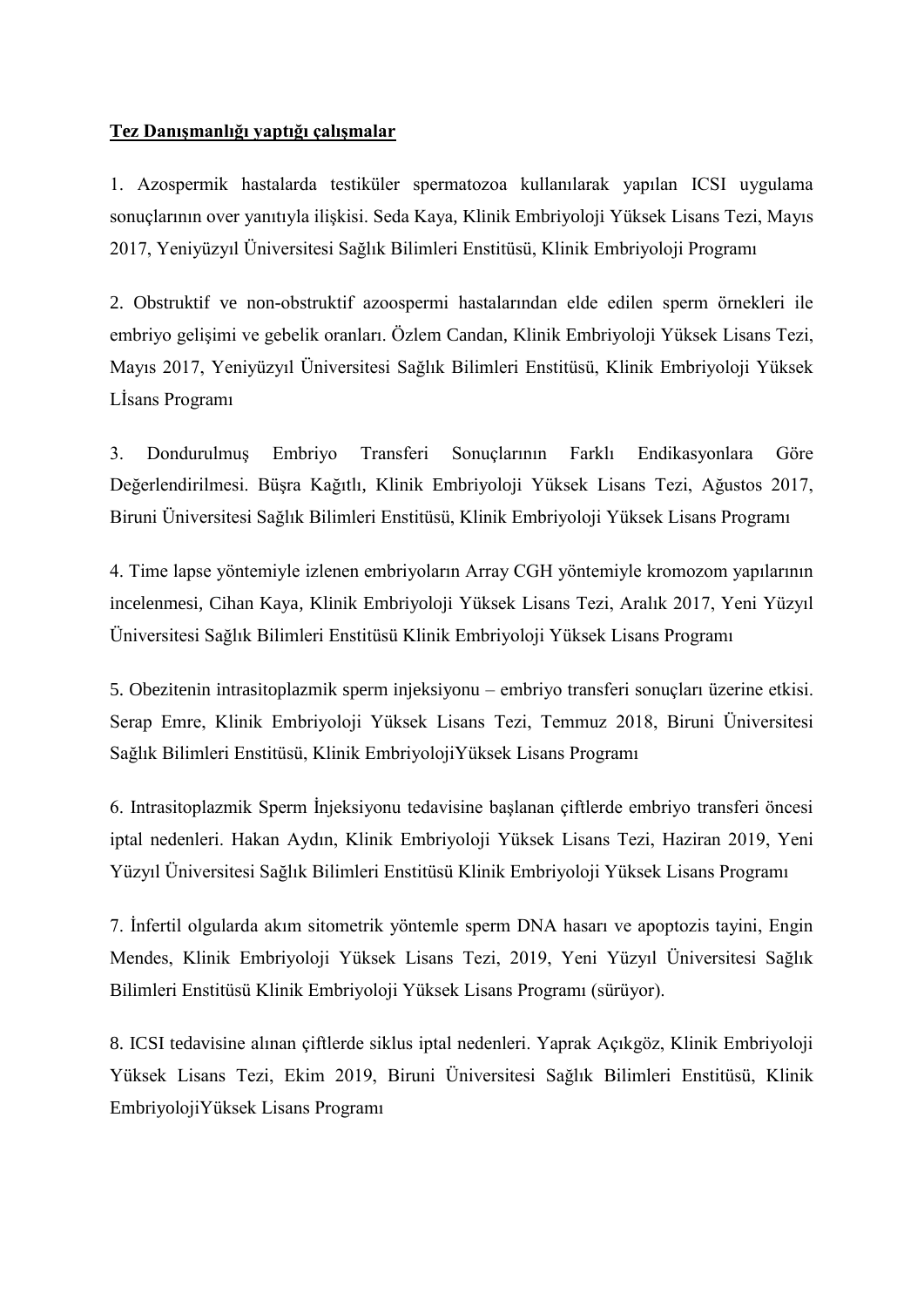#### **Üniversitede Ek Bilimsel Toplantı Sorumluluğu ve Faaliyetleri**

1.Üniversite öğretim üyelerinin katıldığı aylık multidisipliner toplantıların organizasyonu ve moderatörlüğü

2.Adli Tıp Anabilim Dalı tarafından Emniyet çalışanlarına her ay düzenlenen Adli Tıp eğitiminde "Cinsel Suçlara Yaklaşım ve Değerlendirme" semineri verilmesi

3.İstanbul Yeni Yüzyıl Üniversitesinin Adli Tıp Laboratuarında Cinsel Suçlar Birimin sorumlusu

4. İstanbul Yeni Yüzyıl Üniversitesi Bilimsel Etik Kurulu Üyesi

#### **Ulusal hakemli dergilerde yayımlanan makaleler**

- 1. M. Arvas, A Çetinsaya, **M. Karacan**, S Şahmay, "Travay indüksiyonunda Bishop skor değerlendirilmesi", Jinekoloji ve Obstetrik Dergisi , 124-8 pp., 1989
- 2. **M. Karacan**, K.Aydınlı, "Yara iyileşmesi. Klinik uygulamadaki önemi", Jinekoloji ve Obstetrik Dergisi , 196-208 pp., 1990
- 3. **M. Karacan**, S. Kaleli S, E. Sarıdoğan, T. Atasü, "Sütür materyallerinin kullanımı ve özelliklerinin karşılaştırılması", Jinekoloji ve Obstetrik Dergisi , 209-15 pp., 1990
- 4. T. Erel, **M. Karacan**, K. Aydınlı, "Eviserasyonlar", Jinekoloji ve Obstetrikte Yeni Görüş ve Gelişmeler Dergisi , 65-70 pp., 1990
- 5. F. Öçer**, M. Karacan**, T. Beşe, C. Şen, V. Ocak, "Postterm gebeliklerin izlenmesinde fetal biofizik profil (FBP) ile Nonstres test (NST) + kalitatif amniotik sıvı volümü ölçümünün karşılaştırılması", Zeynep Kamil Tıp Bülteni , 1143-57 pp., 1991
- 6. T. Atasü, **M. Karacan**, K. Aydınlı, S. Şahmay, A.H.Taşpınar, "Gebelikte spontan Uteroovarian ven rüptürü", Jinekoloji ve Obsterik Dergisi , 246-9 pp., 1991
- 7. F. Öçer, **M. Karacan**, R. Madazlı, V. Ocak, N. Tolun, "Gebelikte prostetik kalb kapakçığı nedeniyle antikoagulan kullanımı", Jinekoloji ve Obstetrik Dergisi , 217-22. pp., 1992
- 8. H. Seyisoğlu, **M. Karacan**, E. Aktaş, "Jinekolojik operasyonlarda profilaktik antibiotik kullanımı", Jinekoloji ve Obstetrik Dergisi , 229-33 pp., 1992
- 9. T. Atasü**, M. Karacan**, "In vitro fertilizasyon (IVF) mu İntrastoplazmik sperm injeksiyonu (ICSI) mu?", Jinekoloji ve Obstetrik Dergisi , 68-76. pp., 1997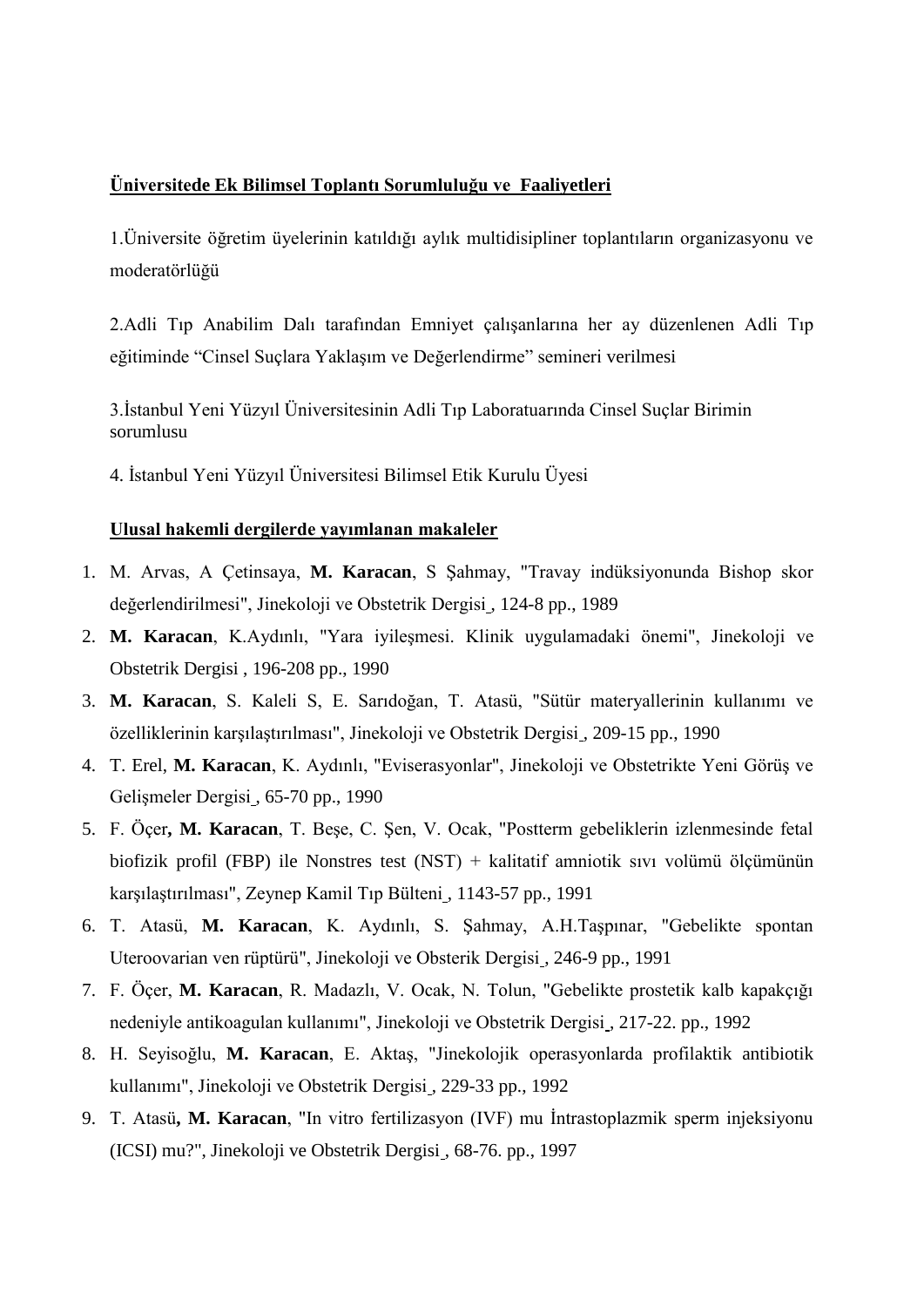- 10. T. Çamlıbel, A. Kolankaya, B. Sarıkamış**, M. Karacan**, E. Enginsu, N. Çıray, Is the outcome of ICSI cycles affected by embryo transfer technique?, Marmara Üniversitesi Tıp Fakültesi Dergisi, 180-82 pp., 1999
- 11. **M. Karacan**, "Postmenopozal dönemde hormon replasman tedavisi (HRT) ve kardiovaskuler hastalıklar", Hipokrat Dergisi , 160-3 pp., 2003
- 12. **M. Karacan**, T. Çamlıbel, "Menopozda hormon replasman tedavisi ve kardiovaskuler hastalıklar: Son gelişmeler ışığında", Hipokrat Dergisi , 222-225 pp., 2004
- 13. **M. Karacan**, T. Çamlıbel, "Gonadotropin-releasing hormon analogları ve in vitro fertilizasyon sikluslarındaki kullanımı", Kadın Doğum Dergisi , 330-344 pp., 2004
- 14. **M. Karacan**, T. Camlıbel, "İnfertil çifte yaklaşım: üremeye yardımcı tedavi yöntemleri için hasta seçimi", Aktuel Tıp Dergisi , 21-4 pp., 2004/05
- 15. **M. Karacan**, T.Çamlıbel, "Menopozda alternatif tedavilerin yeri", Hipokrat Dergisi , 218- 221. pp., 2004/05
- 16. M. Polat, Y. Güzel, S. Aksoy, A. Nuhoğlu, A. Yüksel, F. Ünal, DS Öktem, **M. Karacan**, Ö. Öktem, Erişkin yaşa gelen çocukluk çağı ve adolesan kanser hastalarında uterin fonksiyon ve reprodüktif sonuçlar, Türkiye Klinikleri, 110-3 pp, 2014
- 17. M. Polat, Y. Güzel, S. Aksoy, A. Nuhoğlu, A. Yüksel, F. Ünal, DS Öktem, **M**. **Karacan**, Ö. Öktem, Hayatta kalabilen çocukluk çağı ve adolesan kanser hastalarında over fonksiyonu ve reprodüktif sonuçlar, Türkiye Klinikleri, 219-226 pp, 2014
- 18. A. Usta, E. Erdem, **M. Karacan** , Z. Cebi , M. Ulug , A. Arvas , C. Usta , T. Camlıbel. The Effect of the Sperm Source on the Outcome of Intracytoplasmic Sperm Injection-Embryo Transfer Cycles in Normal Responder Women. Acta Medica Anatolia Volume 4 Issue 2 2016. doi: 10.5505/actamedica.2016.29290
- 19. E. Erdem, A. Usta, E. Altun, **M. Karacan.** Dev mesane taşı, bilateral hidronefroz ve üriner inkontinans. Olgu sunumu ve literatürün gözden geçirilmesi. Balıkesir Medical Journal. Cilt 1/ 3, 120-2 pp, 2017
- 20. E. Erdem, A. Usta, **M. Karacan.** Lokal prilokaine bağlı methemoglobinemi: Olgu sunumu. Balıkesir Medical Journal. Cilt 1/ 3, 123-5 pp, 2017
- 21. E. Erdem, A. Usta, E. Altun, **M. Karacan.** Normal erkek fenotipe sahip 45 X, 46 XY kromozomal mozaisizm ve azospermisi olan infertil hasta: olgu sunumu. Balıkesir Medical Journal. Cilt 1/ 3, 116-9 pp, 2017
- 22. I. Çolhan, E. Erdem, A. Usta, **M. Karacan**. The effect of Obesity and bariatric surgery on fertility. Journal of Clinical Obstetrics & Gynecology (Türkiye Klinikleri), Cilt 28; Sayı 2, pp,65-74, 2017, doi: 10.5336/gynobstet.2017-55717D
- 23. E. Erdem, **M. Karacan**, Z. Çebi, M. Uluğ, A. Arvas, T. Çamlıbel. Azospermik hastalarda mikroskobik testiküler sperm ekstraksiyonu (m-TESE) ile elde edilen spermlerle yapılan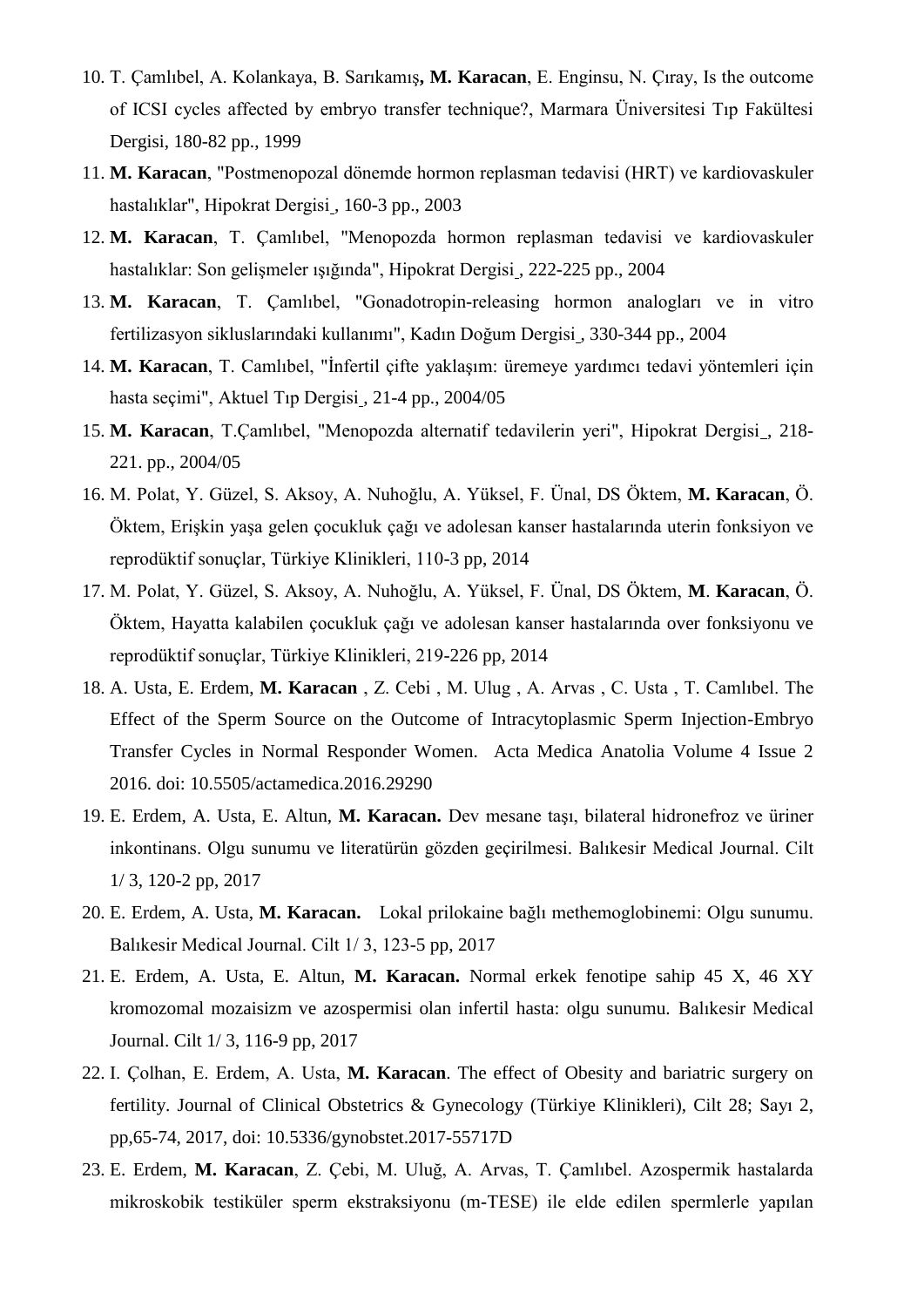intrasitoplazmik sperm injeksiyonu (ICSI) sonuçları. Turkish Journal of Urology; 44:6;462- 66, 2018. doi: 10.5152/tud.2018.85282

- 24. E.Erdem, M. Hocaoğlu, A. Usta, Z. Çebi, **M. Karacan**, A.Turgut. İntrasitoplazmik sperm injeksiyonu tedavisine başlanan çiftlerde embriyo transferi öncesi iptal nedenleri: 11 yıllık pratiğin retrospektif analizi. Kocaeli Med J 2018; 7; 3:70-76
- 25. E. Erdem, A. Şahin, S. Demirer, M. Hocaoğlu, A. Usta, Z. Çebi, **M. Karacan**. Comparison of ICSI results from sperms obtained by m-TESE at three different periods in azoospermic patients: Retrospective study doi: 10.14744/hnhj.2018.98698, Haydarpasa Numune Med J 2019;59(1):31-34
- 26. T. Elgun, **M. Karacan**, AI Sandal, T. İrez. Can serum Anti-Mullerian Hormone level and LH/FSH ratio be predictive of clinical pregnancy through intracytoplasmic sperm injectionembryo transfer. Gynecology Obstetrics & Reproductive Medicine (basımda).
- **27.** Z. Cebi, A. Usta, E. Erdem, M. Uluğ, **M Karacan**. Kriyoprezerve blastokist transferi sonrasında rüptüre olmamış bilateral ektopik gebelik. Yeni Yüzyıl J of Medical Sciences, 2019;1;64-67

## **Ulusal bilimsel toplantılarda sunulan ve bildiri kitaplarında (proceedings) basılan bildiriler**

- 1. Y. Perk, A. Arvas, N. Ataoğlu, **M. Karacan**, B. Ilıkkan, M. Elkabes., II.Ulusal Prenatal Tanı ve Tıbbi Genetik Kongresi konferansı dahilinde "II.Ulusal Prenatal Tanı ve Tıbbi Genetik Kongresi, Kongre kitabı" bildiri kitapçığındaki "Nonimmun Hidrops Fetalis (NIHF)", 36 pp., İstanbul, Türkiye, 11-13 Ekim 1990
- 2. T. Çamlıbel, G. Vural, **M. Karacan** , Ö. Ökten, M. Berberoğlugil, M. Batukan, E. Yazıcıoğlu, 8. Uludağ Jinekoloji ve Obstetrik Kongresi konferansı dahilinde "8. Uludağ Jinekoloji ve Obstetrik Kongresi, Kongre Kitabı" bildiri kitapçığındaki "Jinekoloji polikliniğine başvuran kadınlarda thin-prep yöntemiyle yapılan PAP smear testi ve servikal biopsi örneklerinde human papilloma virus sıklığı ve tiplerinin dağılımı", 78 pp., Bursa, Türkiye, 17-21 Ocak 2007
- 3. **M. Karacan**, Turkish Society of Reproductive Medicine Kongresi konferansı dahilinde "Turkish Society of Reproductive Medicine" bildiri kitapçığındaki "Dünyada IVF uygulamaları ve Türkiye. Farklı ülkeler, farklı kurallar.", - pp., Antalya, Türkiye, 16-19 Ekim 2008
- 4. **M. Karacan**, Z. Çebi, M. Berberoglugil, M. Batukan, T. Çamlıbel, Üreme Tıbbı Derneği Kongresi, 2012 konferansı dahilinde "Üreme Tıbbı Derneği Yönergesi" bildiri kitapçığındaki "Tekrarlayan gebelik kayıplarında yaklaşım", - pp., Antalya, Türkiye, 2012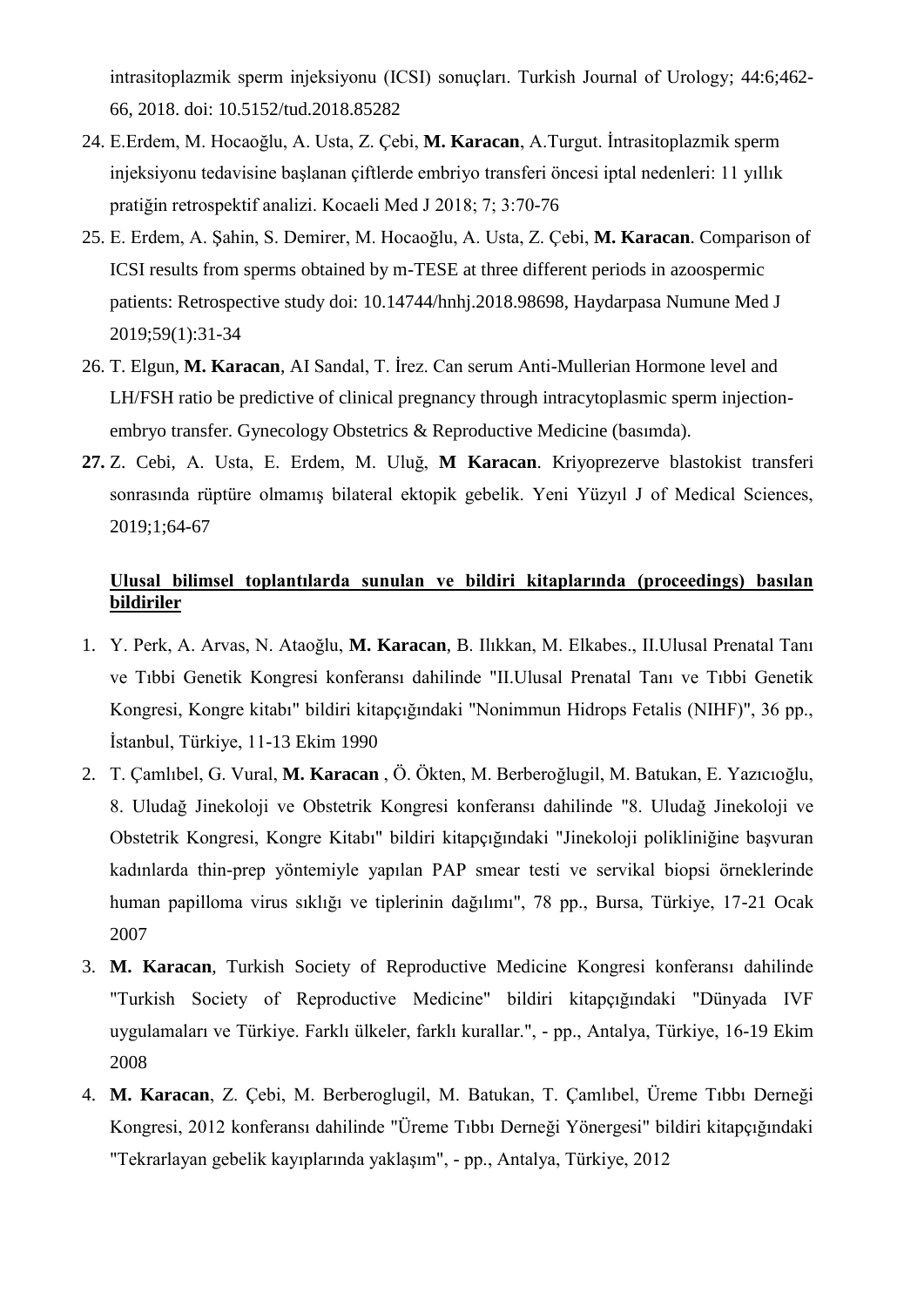- 5. Z. Çebi, **M. Karacan**, M. Batukan, M. Berberoğlugil, T. Çamlıbel, Üreme Tıbbı Derneği Kongresi konferansı dahilinde "Üreme Tıbbı Derneği Yönergesi" bildiri kitapçığındaki "Miyom tedavisinde yaklaşım.", - pp., Antalya, Türkiye, 2012
- 6. **M.Karacan**. Erkek infertilitesinde hormon dışı medikal tedavinin yeri. Kongre sunumu, 3. TSRM Kongresi, Antalya, Türkiye, 4-7 Ekim, 2014
- 7. **M. Karacan**, Z. Çebi, M. Berberoğlugil, M. Batukan, M. Uluğ, A. Arvas, T. Irez, A. Demircan, T. Çamlıbel, N. Çamlıbel, A. Onat, A. Yalçınkaya. Complications of ultrasound guided transvaginal oocyte retrieval: a review of 8326 consecutive procedures. 10.Türk Alman Kongresi, 30 Nisan-4 Mayıs 2014. Antalya-Türkiye
- 8. Z. Cebi, **M. Karacan**, M. Berberoğlugil, M. Batukan, A. Baksu, T. Çamlıbel. Laparoskopik miyomektomide intrakorporeal kontinu ile tek tek sutur kullanımının karşılaştırılması. 12. Ulusal Jinekoloji ve Obstetrik Kongresi 15-19 Mayıs. 2014, Antalya-Türkiye
- 9. Z. Cebi, **M. Karacan**, M. Berberoğlugil, M. Batukan, E. Özel, T. Çamlıbel. Laparoskopik histerektomi komplikasyonları: 116 olgunun değerlendirmesi. 12. Ulusal Jinekoloji ve Obstetrik Kongresi 15-19 Mayıs. 2014, Antalya-Türkiye
- 10. E. Erdem, **M. Karacan**, Z. Çebi, M. Batukan, M. Ulug, A. Arvas, T. Çamlıbel, Nonobstruktif azospermik ve mikro-TESE işleminde sperm bulunamayan hastalarda primer testis patolojilerinin değerlendirilmesi (EP-082), 11. Ulusal Androloji Kongresi, Fethiye-Türkiye, 30 Nisan – 3 Mayıs. 2015
- 11. E. Erdem, **M. Karacan**, Z. Çebi, M. Batukan, M. Ulug, A. Arvas, T. Çamlıbel, Nonobstruktif azospermik hastalarda yapılan mikro-TESE sonuçlarının değerlendirilmesi (EP-073), 11. Ulusal Androloji Kongresi, Fethiye-Türkiye, 30 Nisan – 3 Mayıs 2015
- 12. A. Usta, C.S. Usta, **M.Karacan**, Z.Çebi "The Effect of Coasting on IVF Outcome: Comparable Analysis of Agonist and Antagonist Cycles". 5. Üreme Tıbbı ve Cerrahi Derneği Kongresi 28-31. Ekim. 2015, Belek, Antalya. 0066P
- 13. A. Usta, C.S. Usta, **M.Karacan**, Z.Çebi **.** "The Impact of Sperm Source on The Results of Intracytoplasmic Sperm Injection Cycles in Normoresponder Women". 5. Üreme Tıbbı ve Cerrahi Derneği Kongresi 28-31. Ekim. 2015, Belek, Antalya. 0069P
- 14. E. Erdem, **M**. **Karacan**, M.Batukan, T. Çamlıbel. Nadir Görülen Bir İnfertilite Nedeni; Mozaik Turner Sendromu (Olgu Sunumu ve Literatürün Gözden Geçirilmesi), 24. Ulusal Uroloji Kongresi, 20-24 Ekim 2015, İzmir
- 15. T. Elgün, Aİ Sandal, M. Karacan, H. Senlikçi, NE Güngör Ordueri, T. İrez<sup>.</sup> Polikistik Over Sendromlu hastalarda hormonal parametrelere bağlı olarak embriyo gelişiminin incelenmesi. National Histology and Embryology Congress. 10-13 Mayıs.2018, Antalya
- 16. **M. Karacan**, Endometrial kalınlığa hak ettiğinden daha fazla mı değer veriliyor? Üreme Sağlığı ve İnfertilite Kongresi, 8-11 Kasım 2018, Antalya